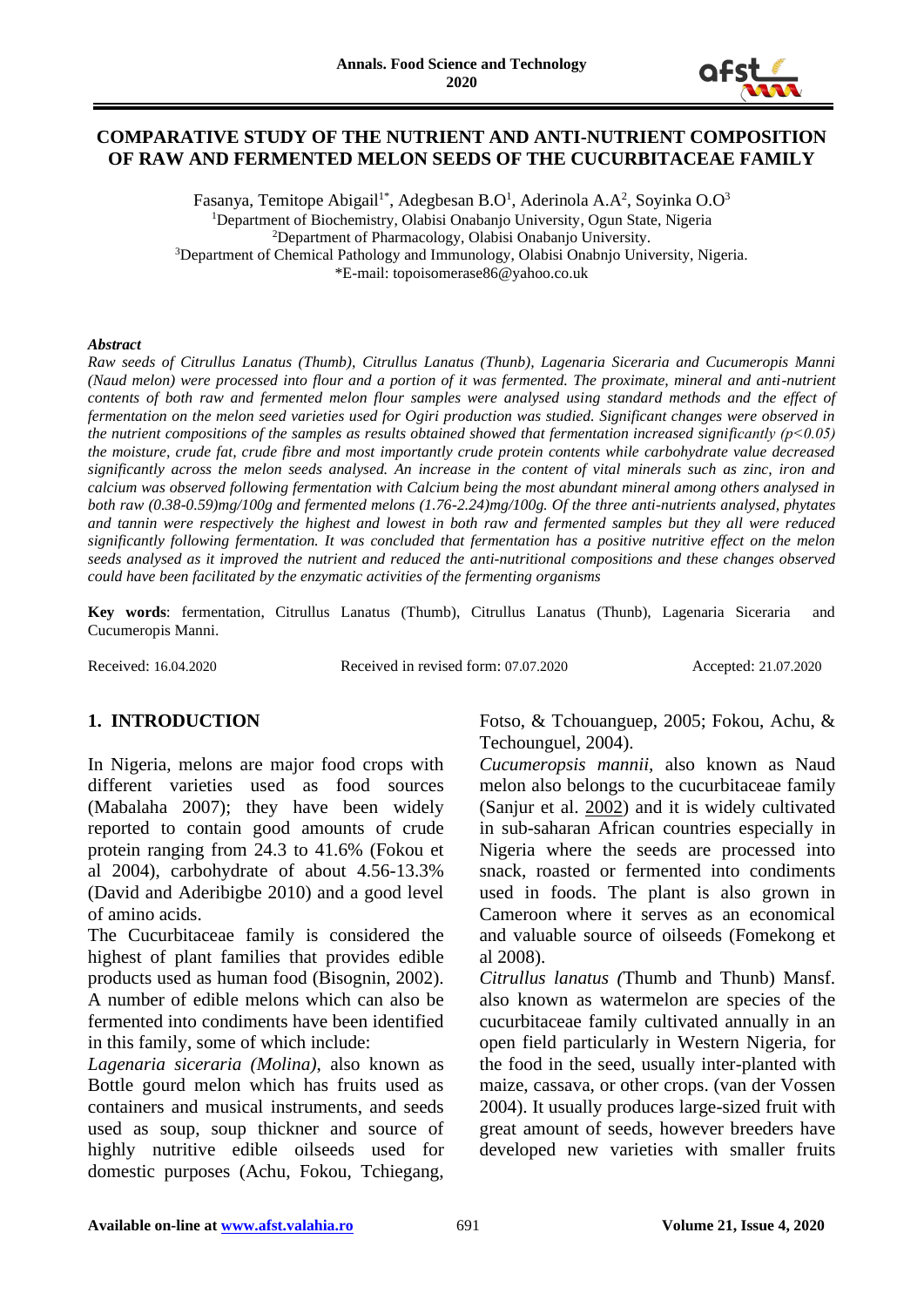

such as mini watermelons [\(Bomfim et al.,](http://www.scielo.br/scielo.php?script=sci_arttext&pid=S0100-204X2015000100044#B06)  [2013\)](http://www.scielo.br/scielo.php?script=sci_arttext&pid=S0100-204X2015000100044#B06).

These melon seeds are processed into vegetable oils, blended to prepare soup or other delicacies or fermented into ogiri, a local condiment for seasoning foods. Ogiri is a product of fermentation usually produced through uncontrolled solid state fermentation and boiling for specific hours to soften selected legumes such as the melon seeds (Achi 2005). It is a less expensive condiment used in flavouring of stews and soups and it is usually produced by traditional fermentation of seeds like melon seeds, castor oils seeds. fluted pumpkin etc (Achi, 2013). Nutritional analyses of most fermented vegetable proteins of African origin have shown that these condiments are rich sources of protein, essential amino acids, vitamins and minerals which have been found to increase during the process of fermentation.

Fermentation is an age long food processing method generally reported to improve the nutritive value and safety of fermented foods; with other benefits such a food preservation, fortification, increase in diet variety, degradation of anti-nutritional factors, antioxidant and antimicrobial properties [\(Jimoh](https://scialert.net/fulltext/?doi=mj.2016.9.14#1533634_ja)  *[et al](https://scialert.net/fulltext/?doi=mj.2016.9.14#1533634_ja)*[., 2012;](https://scialert.net/fulltext/?doi=mj.2016.9.14#1533634_ja) [Oyewole and Isah, 2012](https://scialert.net/fulltext/?doi=mj.2016.9.14#1201866_ja)) etc. Fermented foods either of plant or animal origin are intricate part of human diet with lots of nutritional benefits. Fermented vegetable proteins are commonly used as seasonings in Africa especially by the rural dwellers. Some of the common fermented vegetable condiments in West Africa include *iru or dawadawa* from locust bean (*Parkia biglobosa*), *ogiri* from melon seeds (*Citrullus vulgaris*), *daddawa* from soybean (*Glycine max*), *soumbala* from soybean (*Glycine max*), *ugba* from African oil bean seed (*Pentaclethra macrophylla*) and *owoh* from cotton seeds (*Gossypium hirsutum*). (Nurudeen Ayoade et al 2019).

The usefulness of these melon seeds as sources of protein like other oilseeds and legumes in human foods, animal feeds and pharmaceutical purposes is limited due to paucity of information on the nutritional, antinutritional

composition and the effect of fermentation on the nutrients and antinutrients present in these seeds.

Thus this research work is aimed at investigating the proximate, mineral and antinutrient composition of fermented and unfermented melon seeds of *Lagenaria siceraria, Cucumeropsis mannii, Citrullus lanatus (*Thumb) Mansf and *Citrullus lanatus (*Thunb) Mansf. Such information on these species of cucurbitaceae could make them useful as functional ingredients as well as sources of vegetable proteins.

# **2. MATERIALS AND METHODS**

# **2.1. Sample materials**

Fresh seeds of *C. Lanatus (Thumb)*, *C. Lanatus (Thunb), L. Siceraria and C. Manni* were purchased from Bodija market in Ibadan, Oyo state and the seeds were authenticated at the Botany Department of the University of Ibadan.

The seeds were shelled, sorted and a portion was milled into flour using a blender and stored in an air-tight polyethylene bag. The un-milled portion was fermented as described below and both were analysed.

# **2.2. Fermentation of samples**

The traditional method of ogiri production was used**.** Exactly 200g each of the dehulled seeds of *C. Lanatus (Thumb)*, *C. Lanatus (Thunb), L. Siceraria and C. M*anni were boiled in a pot with distilled water (1:2) for 6hours to aid softening.

Intermittently, water was added to the pot to prevent burning. The seeds were afterwards drained and allowed to cool for 30 minutes after which the seeds were mashed and wrapped in plantain leaves (Musa spp).

After that, samples were put into a clean sack bag and allowed to ferment at room temperature for four days after which the analyses were carried out.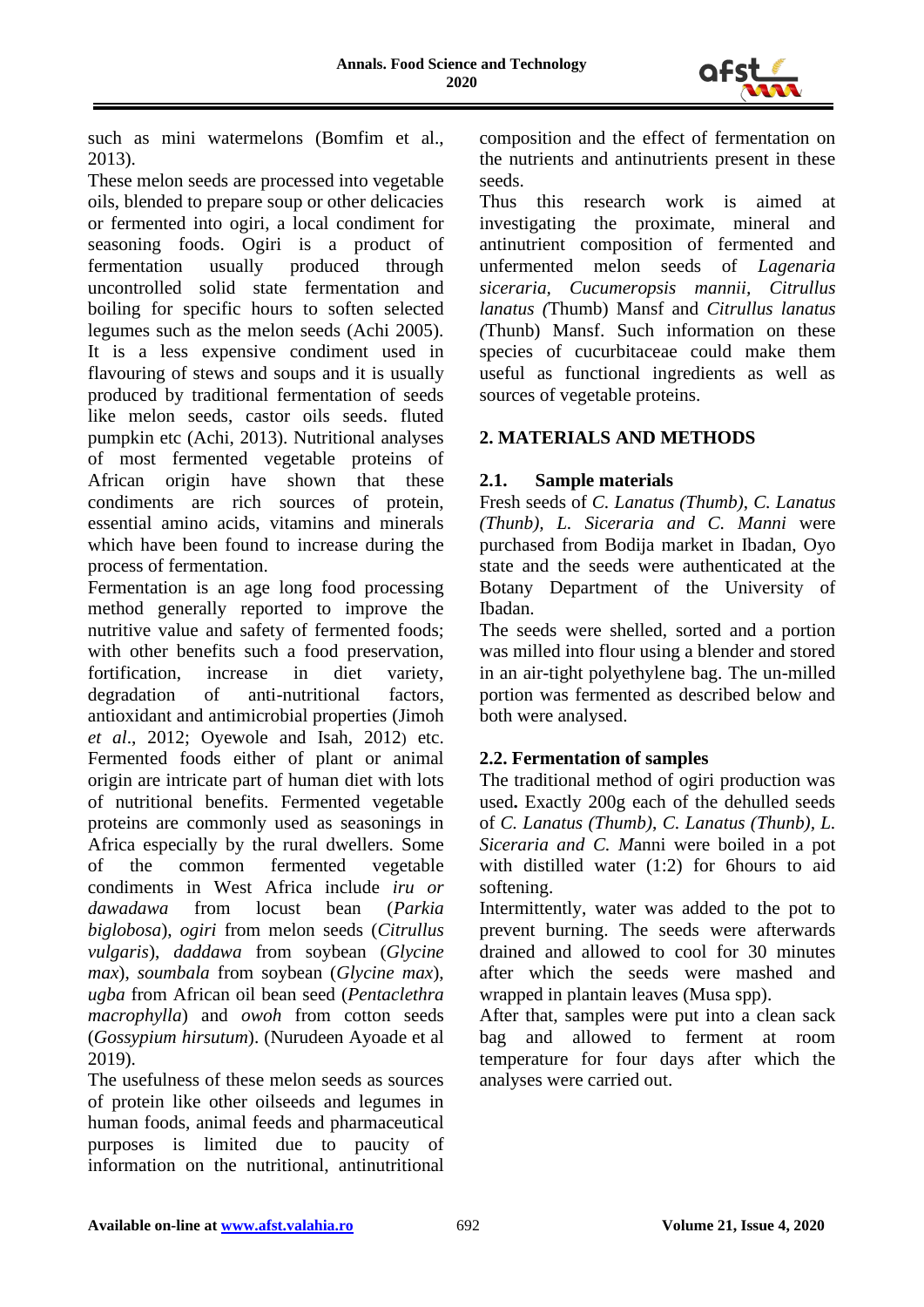







*Citrullus Lanatus (Thumb)*Mansf *C*ucumeropis *M*anni (Naud melon)



*Lagenaria Siceraria Citrullus Lanatus (Thunb)(Bara)* **Figure1: Pictures of the four melon varieties analysed**

**2.3. Determination of proximate composition**

The crude protein, crude fat, crude fibre, moisture and ash contents of both fermented and unfermented melon flour were determined according to the method described by AOAC 2005 while the Carbohydrate content was calculated as the percentage difference of the other proximate parameters from 100 as shown below:

%carbohydrate =  $100 - (%crude protein +$ %crude fat + %moisture + %crude fibre + %ash). AOAC 2005

# **2.4. Estimation of Energy Value**

This was calculated according to the method used by Onyeike and oguike (2003) which involves multiplying the mean values of crude protein, crude fat and total carbohydrate by the factors of 4, 9, 4 respectively and then taking the sum of the products in kcal /100g.

# **2.5. Determination of mineral composition**

The mineral content of the test sample was determined by the dry ash extraction method reported by Damaris et al (2015). 2.0g of samples was burnt to ashes in a muffle and the resulting ash was digested using 100ml of dilute hydrochloric acid and then diluted to 100ml in a volumetric flask using distilled water. The digest obtained was used for the mineral analyses. Zinc and iron content was determined using atomic absorption spectroscopy (AAS), Calcium content was determined by versanale EDTA complexiometric titration.

#### **ANTINUTRIENT ANALYSIS**

*Anti-nutrient determination***:** phytate, tannin andoxalate contents were determine according to the method described by AOAC.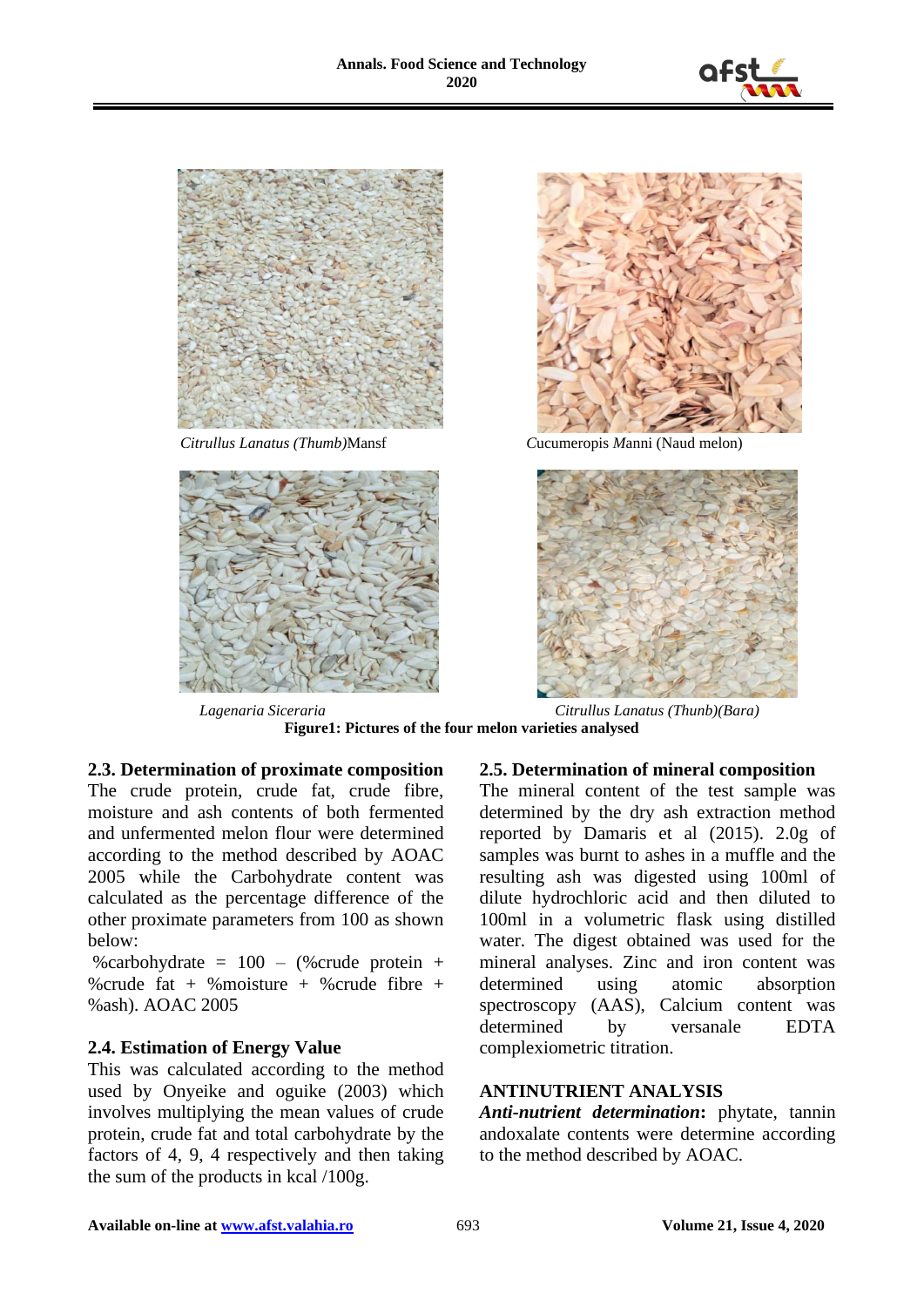

*Phytate determination***:** Four grams of finely ground melon samples were soaked in 100 ml of 2% HCl for 3 hrs and then filtered. The 25 ml of the filtrate was placed in a 100 ml conical flask and  $5 \text{ cm}^3$  of 0.03% of ammonium thiocynate solution (NH4SCN) was added as indicator. To maintain proper acidity, 50ml of distilled water was added to the solution and this was titrated against 0.00566 g  $ml^{-1}$  of standard iron (iii) chloride solution that contained about 0.00195 g of iron per milligram until a brownish yellow colouration persisted for 5 minutes. The equivalent was obtained and from this, the percentage phytate content was calculated as:

% Phytic Acid =

Titre value x 0.00195 x 1.19 x 100 x 3.55 Wt. of sample

*Tannin determination:* About 0.2 g of finely ground sample was weighed into a sample bottle. Ten milliliters of 70% aqueous acetone was added and properly covered. The bottles were put in an ice bath shaker and shaken for 2 h at 30°C. Each solution was then centrifuged and the supernatant stored in ice. A 0.2 ml of each solution was pipetted into the test tube and 0.8 mL of distilled water was added. Standard tannin acid solutions were prepared from a 0.5 mg  $mL^{-1}$  of the stock and the solution made up to 1 ml with distilled water. 0.5 ml of Folin Ciocaeteau reagent was added to both, the sample and the standard, followed by 2.5 ml of 20%  $Na<sub>2</sub>CO<sub>3</sub>$ . The solution was then vortexed and allowed to incubate for 40 min at room temperature after which its absorbance was read at 725 nm AJ- IC03 spectrophotometer against a reagent blank

concentration of the same solution from a standard tannic acid curve that was prepared. *Oxalate determination***:** One gram of the sample was weighed into 1000 ml conical flask. Then  $0.75$  M  $H<sub>2</sub>SO<sub>4</sub>$  was added and the solution was carefully stirred intermittently with a magnetic stirrer for 1 h and then filtered using Whatman No. 1 filter paper. Twenty five milliliter of sample filtrate (extract) was collected and titrated hot (80-90°C) against 0.1 M KMnO<sup>4</sup> solution until a pink colour that persisted appeared.

#### **Statistical analysis**

All determinations were carried out in triplicate, and the errors were reported as standard deviation from the mean. Results were subjected to ANOVA and means separated by Duncan multiple range test using SPSS 17 computer program.

# **3. RESULTS AND DISCUSSION**

*Proximate composition***:** The proximate compositions of raw and fermented melon samples;*C. Lanatus (Thumb)*, *C. Lanatus (Thunb), L. Siceraria and C. M*anni, fermented samples are presented below. Table 1 shows the proximate compositions of the raw and fermented seeds of *Citrullus. Lanatus (Thumb), Citrullus Lanatus (Thunb), Lagenaria Siceraria and Cucumeropis Manni.*

The moisture content was found to range between 5.20% and 9.40% in the raw samples. This agrees with the work of Peter-Ikechukwu et al (2016) who reported a moisture content of about 5.29%-8.93% in some raw melon seeds of the curcubit family.

| Table 1. Median lethal dose (LD 50) of crude and degummed Citrullus lanatus oil on albino mice |  |
|------------------------------------------------------------------------------------------------|--|
|------------------------------------------------------------------------------------------------|--|

|               | Cirullus lanatus (thumb)     |                        | Citrullus lanatus(thunb)    |                               | Lagenaria                    | <i>Siceraria</i>            | Cucumeropis manni            |                               |
|---------------|------------------------------|------------------------|-----------------------------|-------------------------------|------------------------------|-----------------------------|------------------------------|-------------------------------|
|               | Raw                          | Fermented              | Raw                         | <b>Fermented</b>              | Raw                          | Fermented                   | Raw                          | Fermented                     |
| % Moisture    | $5.20 \pm 0.74$ <sup>a</sup> | $9.37+0.20b$           | $7.99 + 0.19$ <sup>c</sup>  | $12.82 + 0.25$ <sup>d</sup>   | $9.40 \pm 0.86$ <sup>e</sup> | $12.10 + 0.66$ <sup>f</sup> | $5.79 \pm 0.18$ <sup>g</sup> | $13.17 \pm 0.36^{\rm h}$      |
| % Ash         | $2.20+0.00^a$                | $2.75+0.20b$           | $2.40+0.10^{\circ}$         | $2.93+0.20^{\circ}$           | $1.60+0.15^e$                | $1.73 + 0.20^e$             | $0.90 + 0.00$ <sup>g</sup>   | $1.58 \pm 0.10^h$             |
| % C. Protein  | $27.75 + 0.30^{\circ}$       | $29.10+0.15^{\rm b}$   | $27.95 + 0.31$ °            | $28.94 + 0.15$ °              | $27.40 + 0.25$ <sup>e</sup>  | $27.74 + 0.13^e$            | $23.98 + 0.33$ <sup>g</sup>  | $24.81 + 0.13$ <sup>g</sup>   |
| % Crude fibre | $17.92 + 0.04^a$             | $18.61 + 0.05^a$       | $12.06 + 0.01$ <sup>c</sup> | $14.04 + 0.00d$               | $18.76 + 0.15$ <sup>e</sup>  | $19.53 + 0.12^e$            | $13.33 + 0.07$ <sup>g</sup>  | $14.73 + 0.01$ <sup>s</sup>   |
| % Fat         | $23.33+0.20^a$               | $24.17 + 0.22^a$       | $28.60+0.01^{\circ}$        | $29.87 + 0.20$ <sup>d</sup>   | $24.04 + 0.00^e$             | $28.30+0.10f$               | $30.00 + 0.00$ <sup>g</sup>  | $31.71 + 0.15h$               |
| Carbohydrate  | $23.60 + 0.01a$              | $16.00 + 0.05^{\rm b}$ | $21.00+0.00^{\circ}$        | $11.40 \pm 0.03$ <sup>d</sup> | $18.80 + 0.12$ <sup>e</sup>  | $10.60 + 0.15$ <sup>f</sup> | $26.00+0.05$ <sup>g</sup>    | $14.00 \pm 0.02$ <sup>h</sup> |
| Energy value  | 415.37 <sup>a</sup>          | 397.93 $^{\rm b}$      | $453.20^{\circ}$            | 430.19 <sup>d</sup>           | $401.16^e$                   | 408.06                      | $469.92$ <sup>g</sup>        | 440.63 <sup>h</sup>           |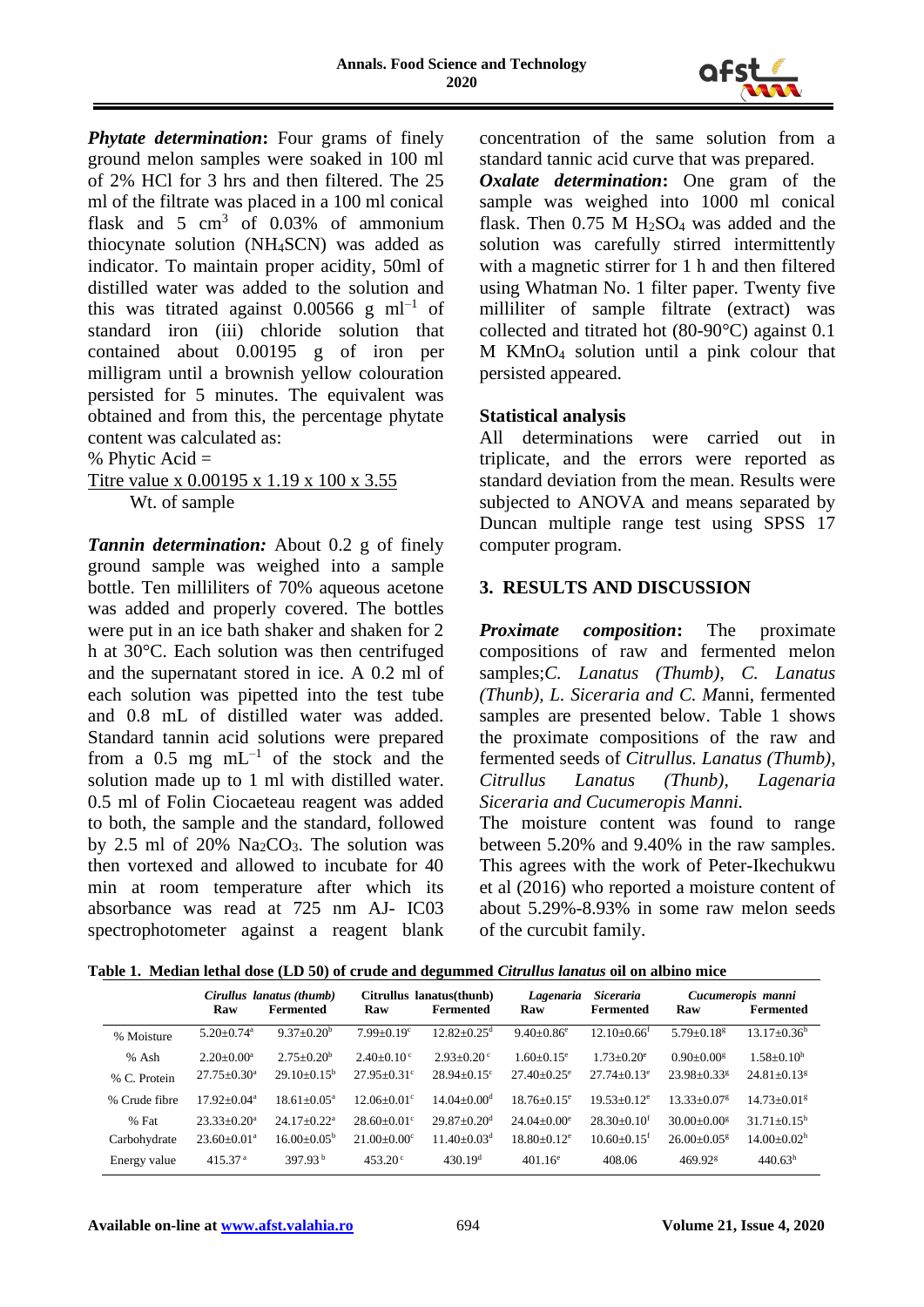

An increase in moisture content was observed after fermentation to a range of 9.37% – 13.17%. Ejinkeonye et al (2018) reported an increase in the moisture content of water melon seeds from (12.04-34.25%) as fermentation period increased and Abiola and Ekunrin, (2016) also reported a significant increase in the moisture contents of fermented melon husk from 2.46% to 5.84% after 72hours**.** This general increase in moisture content is obviously due to boiling which is part of the fermentation process and has also been attributed to contribution by micro-organisms during the breakdown of the organic components of the food sample during fermentation. (Oladele and Oshodi, (2008); Oseni and Ekperigin (2007).

The ash content of the raw and fermented melon samples ranges from 0.90%-2.40% and 1.58%-2.93% respectively, with *C. Lanatus (Thunb)* having the highest ash content in both raw and fermented samples. An (8.13% - 24.99%) increase in ash content was observed after fermentation across the melon samples analysed. This agrees with the reports of Jokotagba et al (2015) who recorded a 23.74% increase in the ash content of *Phoenix dactylifera* L Flour after fermentation and also Oladele Ebun-Oluwa (2008) who reported a 14.90% and 19.14% increase in ash content of fermented Berlandier Nettle Spurge (*Jatropha cathartica*) and Physic Nut (Jatropha curcas) Seeds respectively after fermentation.

The crude protein content of the fermented samples were found to be significantly higher compared to the raw samples, ranging from 23.98% -27.95% and 28.81% – 29.10% respectively in unfermented and fermented samples. This increase in protein contents could be attributed to the ability of the micro organism to secrete some extra cellular enzymes (proteins) which degrade the materials during fermentation. There are lots of controversial results as per the effect of fermentation on proteins in food. In a study in 2013, David and colleagues reported an increase in protein content of *Citrullus lanatus* from  $(28.30 \pm 2.5)\%$  -  $(31.50 \pm 0.1)\%$  while they observed a decrease in *Cucumeropis manni* and *Colocynthis vulgaris* following fermentation.

Crude fibre was also observed to increase following fermentation but the increase was only significant in Citrullus lanatus (thunb).

The crude fat content (ether extract) of the raw samples were found to be lower (23.33 - 30.00)% than the fermented samples (24.17- 31.71)%. The increase in crude fat could be as a result of extensive breakdown of large molecules of fat into simple fatty acids. On the contrary decrease in crude fat values were observed for the fermented products of jatropha seed and jatropha carthatica seeds and was attributed to the utilization of lipids by fermenting microbes for energy (Oladele and Oshodi 2008**).** 

Carbohydrate content of the melon seeds examined generally decreased with fermentation as follows: *C.Lanatus* (Thumb) (23.60-16.00%), *C.Lanatus* (thumb) (21.00- 11.40%), *L.Siceraria* (18.80-10.60%) and *C. Manni* (26.00-14.00%). Similar trend of result was obtained by; Ibukun and Anyasi, (2013) who reported a significant  $(p<0.5)$  reduction of carbohydrate in the fermented seeds of *S. indicum*, *C. melo* and *C. mannii* from 13.0% to 3.4%, 20.60% to 5.10% and 10.30% to 2.50% respectively, Oladele Ebun-Oluwa (2008) reported a decrease in carbohydrate content from 16.89 % to 15.71% and 6.45 to 3.81% for *Jatropha curcas* and *jatropha carthatica* seeds respectively and Jokotagba et al (2015) also reported a decrease from 64.50-76.23% in *Phoenix dactylifera L* Flour. This decrease may be as a result of possible utilization of carbohydrate as carbon source for microbial growth and production of secondary metabolites like ethanol from carbohydrate (Akindahunsi et al 1999). However, Some others reported an increase in carbohydrate content, among these are Wakshama et al (2010) who reported an increase from (2.3)- 33.6)%) for C. pepo, while Ouoba 2005 reported increase in carbohydrate content of *Citrullus lanatus* (13.30-25.20%) and *Citrullus vulgaris* (7.60-23.60%) during fermentation, Asagbara (2012) also reported increased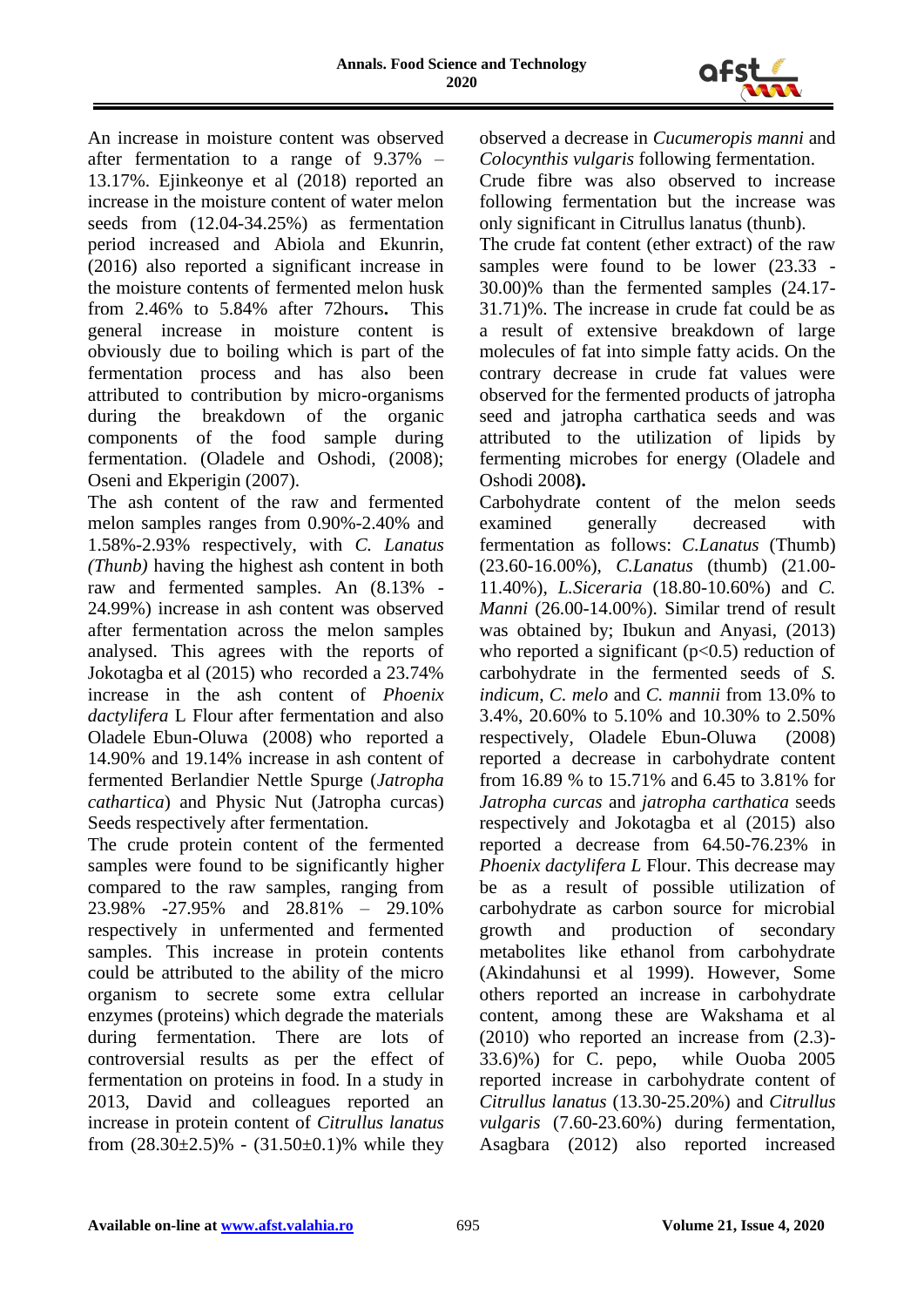

carbohydrates content for *Citrullus lanatus* (16.31-23.43%).

#### **ANTINUTRIENT ANALYSES**

The results of the anti-nutrient contents of both raw and fermented melon samples are presented graphically below.

The phytate, tannin and oxalate contents of the melon samples analysed are represented graphically in figure 1 above.



**Figure 1: The anti-nutrient contents of raw and fermented Citrullus Lanatus (Thumb), Citrullus Lanatus (Thunb), Lagereria Siceraria and Citrullus Manni**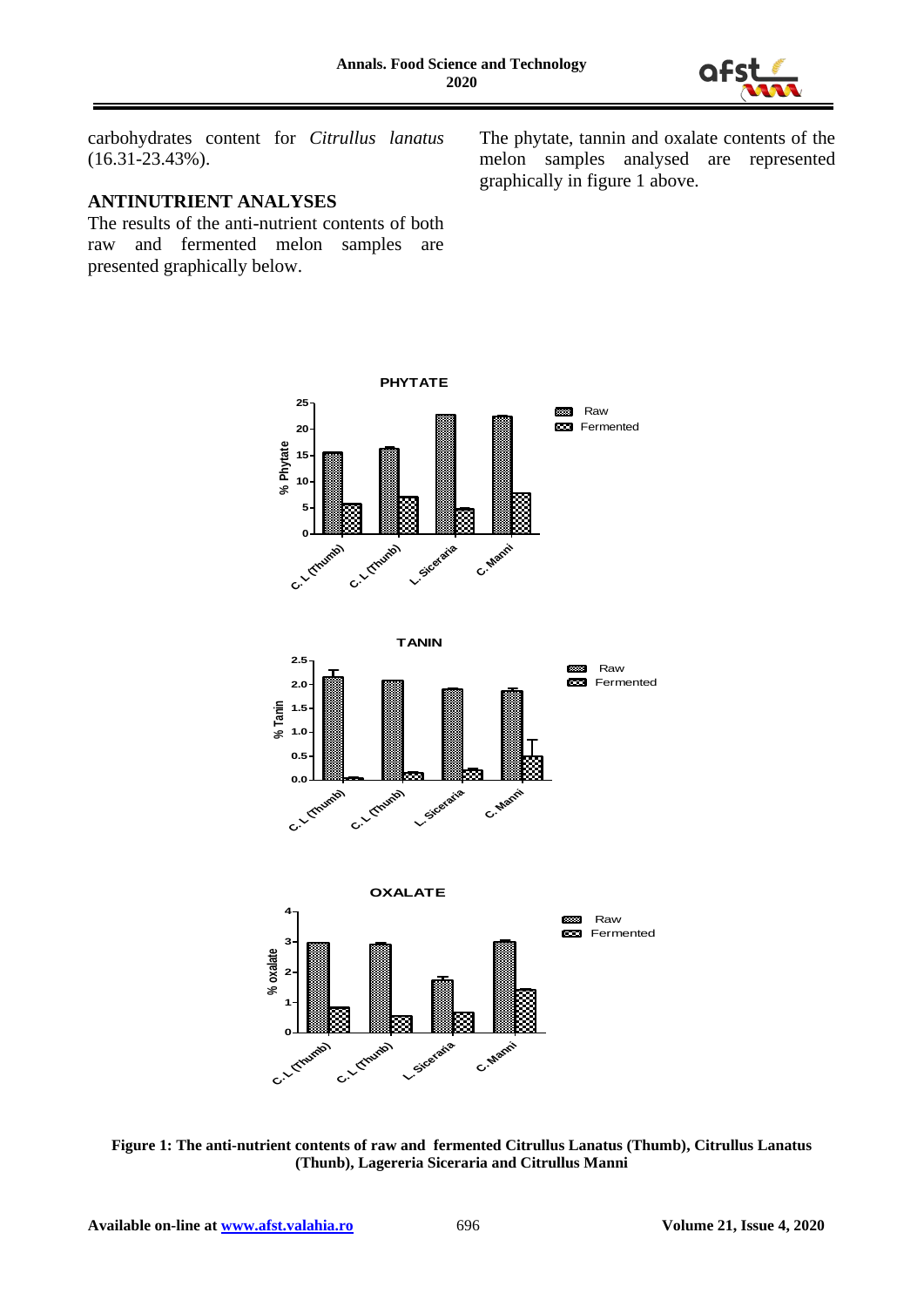

| Mineral analyses: Table 2 gives the mineral contents of both raw and fermented melon samples in mg/100g |
|---------------------------------------------------------------------------------------------------------|
|---------------------------------------------------------------------------------------------------------|

| <b>Sample</b>                                                                                                                                               | Zn                         |                 | Fe              |                 | Ca                         |                | Mn                  |                 |
|-------------------------------------------------------------------------------------------------------------------------------------------------------------|----------------------------|-----------------|-----------------|-----------------|----------------------------|----------------|---------------------|-----------------|
|                                                                                                                                                             | Raw                        | Fermented       | Raw             | Fermented       | Raw                        | Fermented      | Raw                 | Fermented       |
| $C. L$ (thumb)                                                                                                                                              | $0.30 \pm 0.01^{\text{a}}$ | $0.33+0.03b$    | $0.18 + 0.03^a$ | $0.21 + 0.00b$  | $0.38 + 0.01a$             | $1.76 + 0.20b$ | $0.79 + 0.03a$      | $0.84 + 0.03^b$ |
| $C. L$ (thunb)                                                                                                                                              | $0.25 \pm 0.10^a$          | $0.43 + 0.06^b$ | $0.20 + 0.04^a$ | $0.22 + 0.02^a$ | $0.59 + 0.06$ <sup>a</sup> | $2.24+0.00b$   | $1.00+0.00^a$       | $1.23 + 0.02b$  |
| L. Siceraria                                                                                                                                                | $0.33 \pm 0.02^a$          | $0.47+0.02b$    | $0.21 + 0.07a$  | $0.25 + 0.15^b$ | $0.45 + 0.20$ <sup>a</sup> | $1.98 + 0.10b$ | $1.00+0.30^{\rm a}$ | $1.21 + 0.02b$  |
| C. manni                                                                                                                                                    | $0.25 \pm 0.00^{\rm a}$    | $0.35 + 0.03b$  | $0.15 + 0.02^a$ | $0.20 + 0.20^b$ | $0.46 + 0.04$ <sup>a</sup> | $1.90+0.00b$   | $0.05 + 0.10^a$     | $0.59 + 0.01b$  |
| Values are means + standard deviations of triplicate determinations. Means on the same row with different superscripts are significantly different $\omega$ |                            |                 |                 |                 |                            |                |                     |                 |

Values are means  $\pm$  standard deviations of triplicate determinations. Means on the same row with different superscripts are significantly different @  $(P<0.05)$ 

Phytate content was highest in the melon samples analysed with values ranging between (15.58-22.74)% in raw melon samples and (4.78 to 7.83)% in fermented melon samples while tannin content was the lowest across the four melon samples with values between (1.87- 2.15)% in raw and (0.05-0.20)% in fermented samples. This correlates with the reports of Abiola and Ekunrin (2016) in which Tannin was the lowest anti-nutrient detected in the raw sample of Melon (*Cucumis melo* L.) Husk with a value of 0.05 mg, tannin content of S. indicum, C.melo and C. mannii were also considered very low as reported by Ibukun and Anyasi (2013).

However, there was a general significant decrease in the anti-nutrient contents after fermentation. This result is in agreement with several literatures: Ibukun and Anyasi (2013) observed a progressive reduction of antinutrient factors in S. indicum, C.melo and C. mannii seeds as fermentation progresses, Damaris et al (2015) reported a decrease in *Citrullus vulgaris, Citrullus lanatus, Colocynthis citrullus, Cucurbita pepo, Cucurmeropis edulis* melon seeds after secondary fermentation etc. Dietary phytates are considered undesirable because they form insoluble complexes with important cations, protein and starch therefore reduction in phytate in diets improves the availability and absorption of minerals such as calcium and phosphorus (Enujiugha and Agbede, 2000; Oatway et al (2001).

# **4. CONCLUSIONS**

From the reports above, it is evident that fermentation of melon seeds of African origin results in improvement of essential nutrients, reduction in anti-nutrient and enhancement of the overall food quality. The changes in nutrient composition following fermentation of melon seed could be a result of the enzymatic activities of the fermenting organisms.

Thus fermented condiments like ogiri in addition to their flavoring properties are good sources of proteins and minerals and thus can be utilized to produce complementary food supplements. However, there is need for more optimization and microbiological studies of their production process with the aim of establishing standardized protocols for their production and utilization.

#### **5. REFERENCES**

- [1] Mabalaha, M. B., Y. C Mitei and S. O. Yoboah (2007). A comparative study of the properties of selected melon seeds oils as potential candidates for development into commercial edible vegetable oil. Jour. Am. oil Chem. Soc. 84:31-34.
- [2] Fokou, B., M. B. Achu and T. M. Chaugues (2004). Preliminary nutritional evaluation of five species of egusi seed in Cameroon. Afri. Jour, Nutri. Agric. Dev. 4:8.
- [3] David, O. M. and Aderibigbe, E. Y. (2010). Microbiology and proximate Composition of "Ogiri'', A pastry produced from Different Melon seeds. New York science Journal, 3(4): 18-27.
- [4] Bisognin, D. (2002). "Origin and evaluation of cultivated cucurbits". Ciencia Rral. 32(5):715-723.
- [5] Achu, B. M., Fokou, E., Tchiegang, C., Fotso, M., & Tchouanguep, F. M. (2005). Nutritive value of some cucurbitaceae oilseeds from different region in cameroom. African Journal of Biotechnology.4, 1329–1334.
- [6] Sanjur, 0. I., Pipemo, D. R., Andres, T. C., and Wessel-Beaver, L., Phylogenetic relationships among domesticated and wild species of Cucurbita (Cucurbitaceae) inferred from a mitochondrial gene: impli-cations for crop plant evolution and areas of origin, Proc. Nat. Acad. Sci. (U.S.A.), 99, 535-540, 2002.
- [7] Fomekong & J, Messi & Kekeunou, Sévilor & N,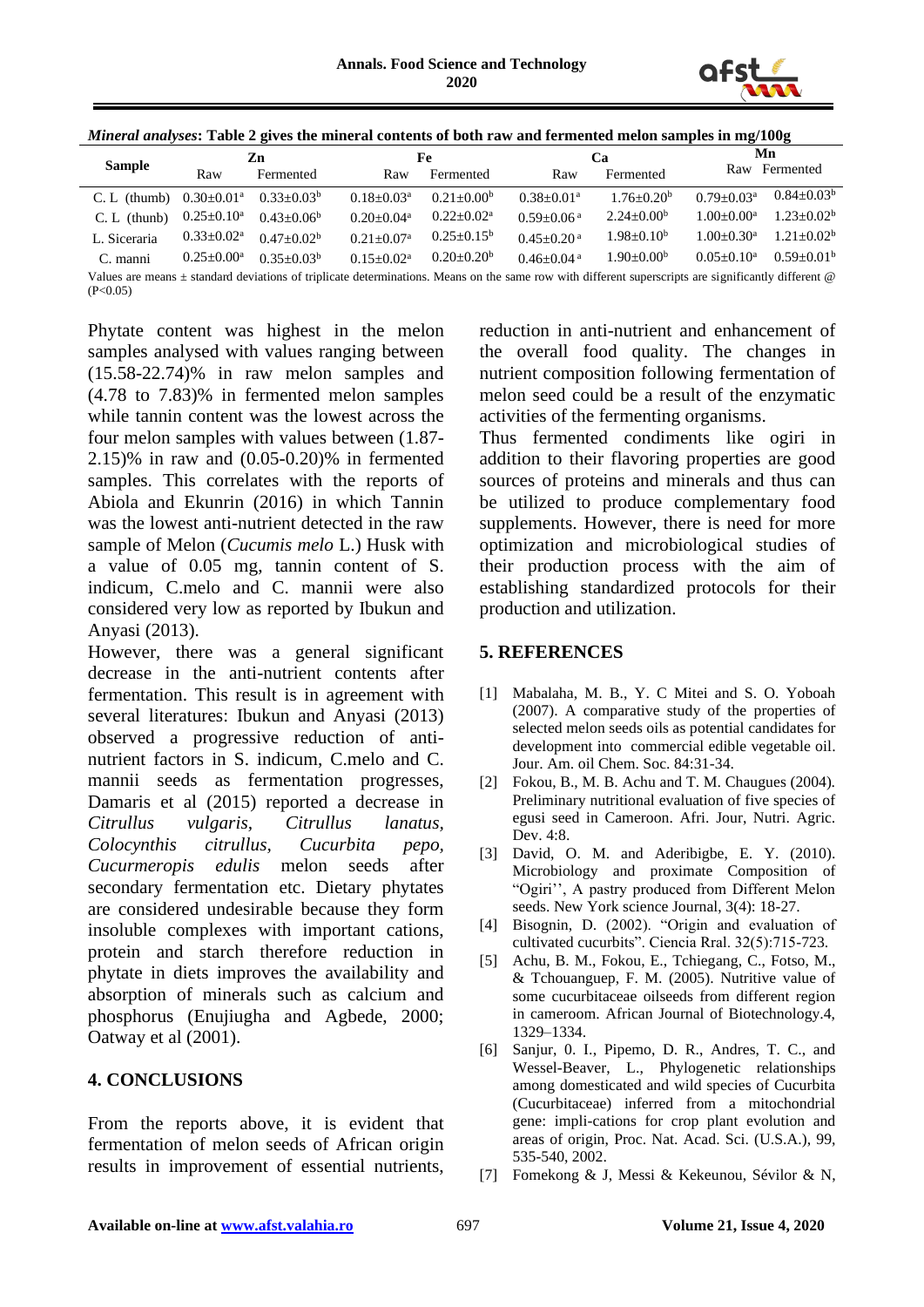

Tchuenguem-Fohouo & Tamesse, Joseph Lebel. (2008). Entomofauna of Cucumeropsis mannii Naudin, its impact on plant yield and some aspects of the Biology of Dacus bivitattus (Diptera: Tephritidae).. African journal of agricultural research. 3. 363-370.

- [8] van der Vossen, H.A.M. & Denton, O.A. & El Tahir, I.M., 2004. [Citrullus lanatus](https://www.prota4u.org/database/protav8.asp?h=M4&t=Citrullus,lanatus&p=Citrullus+lanatus#Synonyms) (Thunb.) Matsum. & Nakai.
- [9] BOMFIM, I.G.A.; CRUZ, D. de O.; FREITAS, B.M.; ARAGÃO, F.A.S. de. Polinização em melancia com e sem semente. Fortaleza: Embrapa Agroindústria Tropical, 2013. 54p. (Embrapa Agroindústria Tropical. Documentos, 168).
- [10] Achi O.K. (2005). The upgrading of traditional fermented foods through biotechnology.African Journal of Biotechnology.4:375 -380
- [11] Achi, O. K. (2013). The potential for upgrading traditional fermented foods through biotechnology. African Journal of Biotechnology, 4(5), 375-380.
- [12] Jimoh, S.O., A.S. Ado, J.B. Ameh and C.M.Z. Whong, 2012. Characteristics and diversity of yeast in locally fermented Beverages sold in Nigeria. World J. Eng. Pure Applied Sci., 2: 40-44.
- [13] Oyewole, O.A. and P. Isah, 2012. Locally fermented foods in Nigeria and their significance to national Economy: A review. J. Rec. Adv. Agric., 1: 92-102.
- [14] Nurudeen Ayoade Olasupo and Princewill Chimezie Okorie (February 12th 2019). African Fermented Food Condiments: Microbiology Impacts on Their Nutritional Values, Frontiers and New Trends in the Science of Fermented Food and Beverages, Rosa Lidia Solís-Oviedo and Ángel de la Cruz Pech-Canul, IntechOpen, DOI: 10.5772/intechopen.83466.
- [15] A.O.AC. ( 2005): Official Methods of Analysis. 19th Edition. Association of Official Analytical Chemists, Washington, DC. USA. Pg 777-784.
- [16] Damaris Chinwendu, Okafor & Peter-Ikechukwu, Anne & Enwereuzoh, R.O & A.E., Uzoukwu & Nze, Soronnadi & Agunwa, M.I & Anagwu, Festus & Onyemachi, C. (2015). Effect of Fermentation on the Anti-Nutritional Factors and Mineral Composition of Melon Seed Varieties for Ogiri Production. food science and quality management journal. 43. 98-111.
- [17] Peter-Ikechukwu Ann, Ojukwu Moses, Kabuo N. O., Omeire G. C., Bede E. N. Comparative Evaluation of Proximate Compositions, Functional and Physicochemical Properties of Raw Melon Seeds of Five Members of Cucurbitaceae Family. American Journal of Food Science and Nutrition. Vol. 3, No. 1, 2016, pp. 8-17.
- [18] Abiola and M.F. Ekunrin, 2016. Effect of Fermentation on the Microbial, Nutrient and Antinutrient Contents of Melon (*Cucumis melo* L.) Husk. *Microbiology Journal,6:9-*

*14.*DOI[:10.3923/mj.2016.9.14U](http://dx.doi.org/10.3923/mj.2016.9.14)RL[:https://scialert.](https://scialert.net/abstract/?doi=mj.2016.9.14) [net/abstract/?doi=mj.2016.9.14](https://scialert.net/abstract/?doi=mj.2016.9.14)

- [19] Oladele E, P, Oshodi A, A (2008): Effect of fermentation on some chemical and Nutritive properties of Berlandier nettle spurge (Jatropha cathartica ) and physic Nut (Jatropha curcas) seeds. Pakistan Journal of Nutrition, 7, pg 292-296
- [20] Oseni, O, A, Ekperigin, M. (2007): Studies on biochemical changes in maize wastes fermented with Aspergillus niger. Biokemistri, 19: pg 7579
- [21] Jokotagba Oloruntobi Adenike, Onasanya Seun Sunday, Akinbile Akinlayo Adewale, The Impact of Fermentation on the Proximate and Mineral Composition of Phoenix dactylifera L Flour. Covenant Journal of Physical and Life Sciences (CJPL) Vol. 3 No 1. June, 2015.
- [22] David, Oluwole Moses and Aderibigbe, Esther Yemisi (2010)Microbiology and Proximate Composition of 'Ogiri', A Pastry Produced From Different Melon Seeds. New York Science Journal 2010;3(4)
- [23] E.O. Ibukun and Anyasi O.J (2013). Changes in antinutrient and nutritional values of fermented sesame(sesanum indicum), musk melon(cucumis melo) and white melon(cucumeropsis mannii). International Journal of Advanced Biotechnology and Research ISSN 0976-2612, Online ISSN 2278– 599X, Vol 4, Issue 1, 2013, pp 131- 141http://www.bipublication.com
- [24] Akindahunsi, A.A, Oboh, G. and Oshodi, A.A (1999). Effect of fermenting cassava with Rhizopus oryzae on the chemical composition of its flour and garri. La Rivista Italiana Delle Sostane Grassse 76: 437-440.
- [25] Wakshama, P. S., Akueshi, C. O. and Ali, B. D. (2010). Comparative studies on the Proximate composition and some physical characteristics of dry mattersamples of fermented and unfermented Groundnut (Arachishypogaea L) seed, pumpkin (Cucurbitapepo L.) seed and pulp. Journal Medca. Applied Bioscience. 2:55-59. www.cenresin.org .
- [26] Ouoba, L. I. I., Diawara, B., Annan, N. T., Poli, L. and Jakobsen, M. (2005). Volatile Compounds of soumbala, a fermented African Locust bean (Parkiabiglobosa) food condiment. Journal Applied Microbiol. 99: 1413-1421.
- [27] Asagbara, A. E., Okafor, J. W. C., Onawola, O. O., Etoamaihe, M. and Olatope, S. O. A. (2012). Sensory properties of ogiri in Nigeria Onugbu Soup made from two varieties of melon seeds Citrullus lanatus and Cucumeropsismanii. Pakistan Journal of Nutrition. 11(6): 596–599.
- [28] Enujiugha, V.N and Agbede, J.O (2000). Nutritional and anti-nutritional characteristics of African oil bean (Pentaclethra macrophylla benth) seeds. Appl. Trop. Agric. 5(1): 11-14.
- [29] Oatway, L, Vasanthan, T, Helm, J.H (2001). Phytic acid. J. Food Review Int. 17: 419-431.
- [30] Ogbonna DN, Sokari TG, Achinewhu SC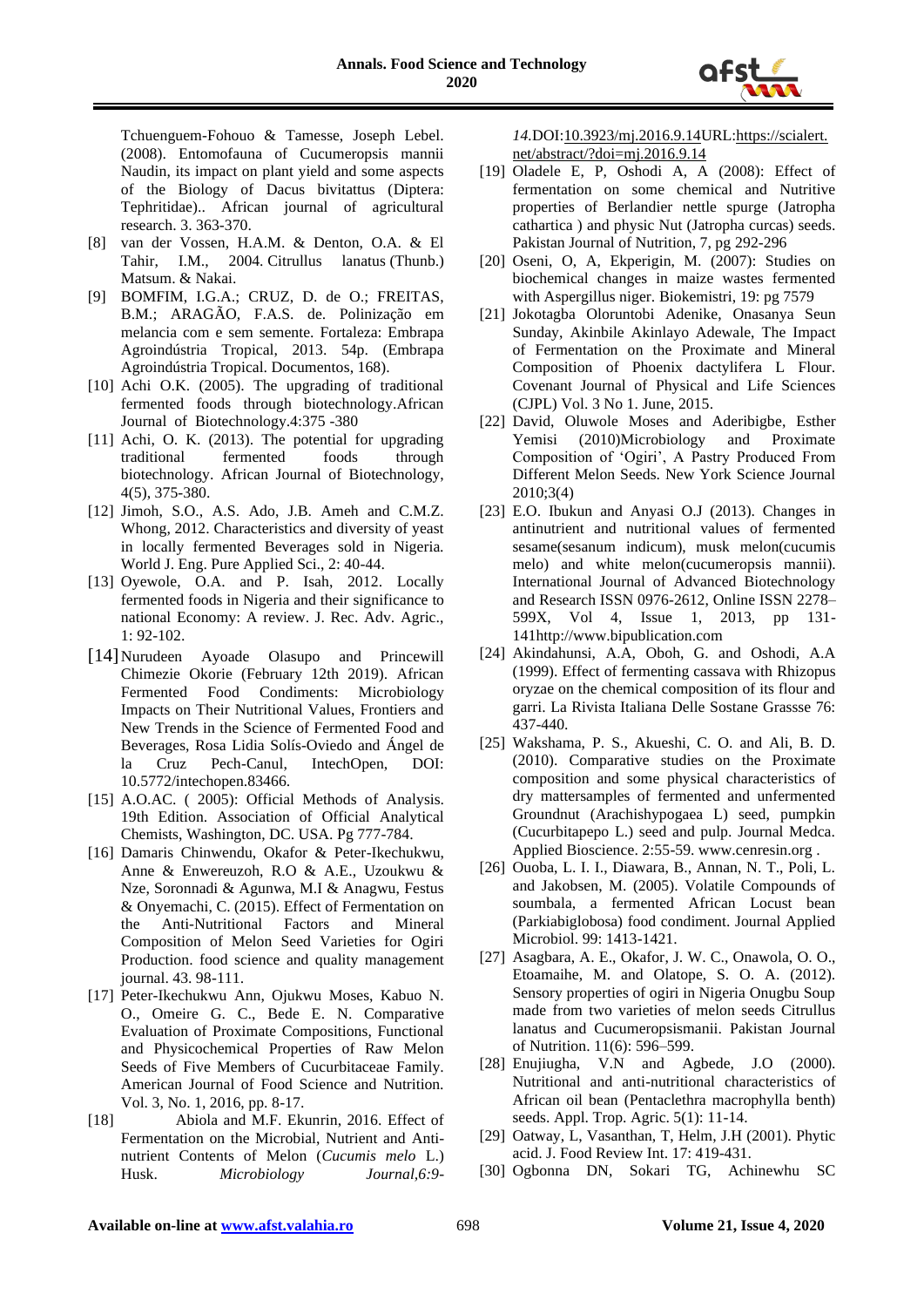

(2001). Development of owoh-type product from African yam bean (Sphenostylis stenocarpa) seeds by solid state fermentation. Plant Foods for Human<br>Nutrition. 2001; 56:183-194. DOI: 56:183-194. 10.1023/A:1011185513717

[31] Nwokeleme CO, Ugwuanyi JO (2015). Evolution of volatile flavour compounds during fermentation of African oil bean (Pentaclethra macrophylla Benth) seed for "ugba" production. International Journal of Food Science. 2015; 2015:706328. DOI: 10.1155/2015/706328.